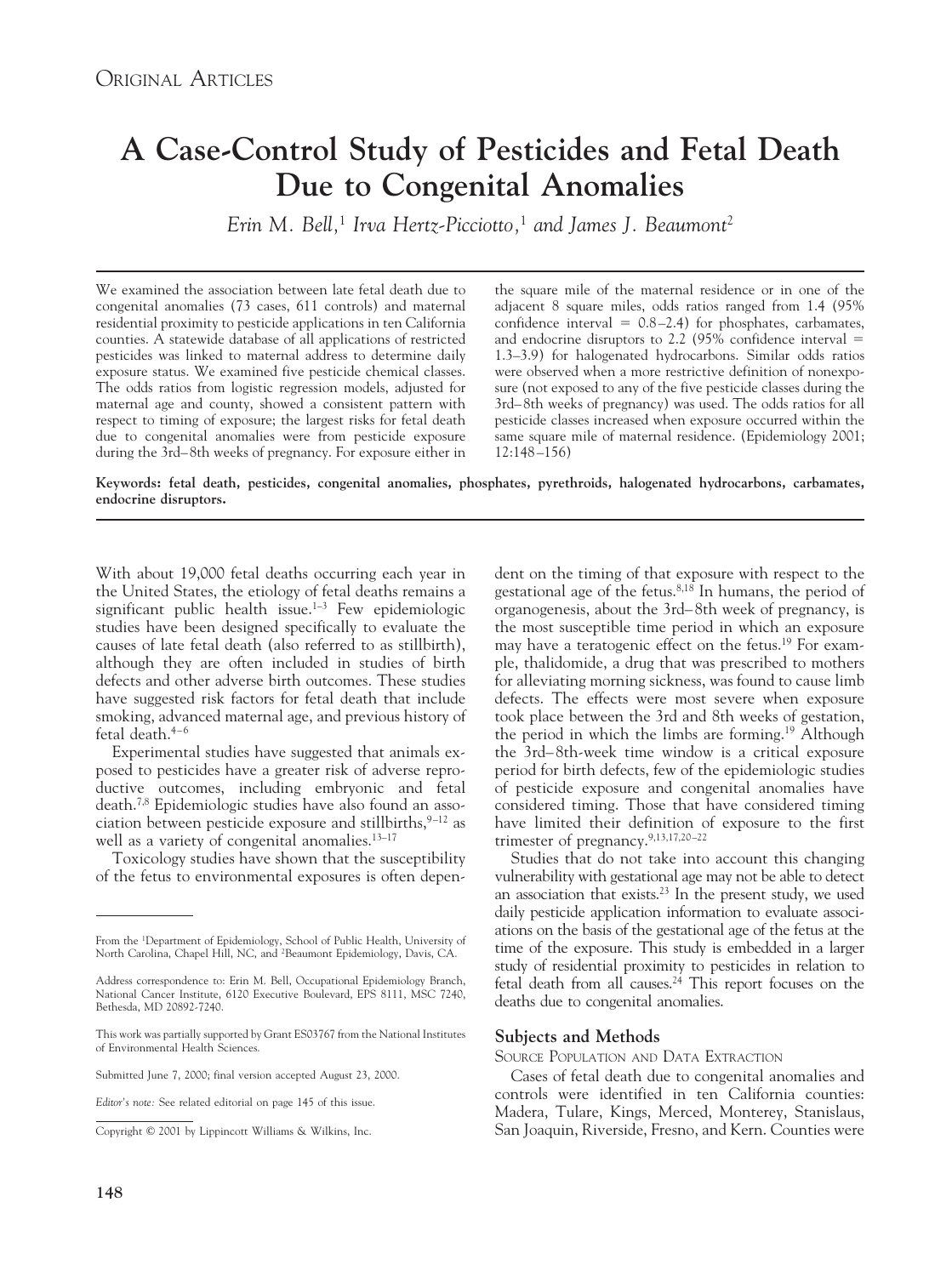**TABLE 1. Distribution of Death for 73 Cases**

| ICD-9<br>Code | Condition                                  | Number | $\%$ |
|---------------|--------------------------------------------|--------|------|
| 7400          | Anencephalus                               | 18     | 25   |
| 7423          | Congenital hydrocephalus                   |        | 3    |
| 7451          | Complete transposition of great vessels    |        |      |
| 7469          | Unspecified anomaly of heart               |        | 3    |
| 7471          | Coarctation of aorta                       |        |      |
| 7479          | Unspecified anomaly of circulatory system  |        |      |
| 7485          | Agenesis, hypoplasia and dysplasia of lung |        | 12   |
| 7513          | Hirschsprung's disease and other           |        |      |
|               | congenital functional disorders of colon   |        |      |
| 7519          | Unspecified anomaly of digestive system    |        |      |
| 7530          | Congenital anomalies of urinary system     | 10     | 14   |
| 7567          | Unspecified anomaly of abdominal wall      |        | 3    |
| 7582          | Edward's syndrome                          |        |      |
| 7594          | Conjoined twins                            |        |      |
| 7597          | Multiple congenital anomalies as           | 21     | 29   |
|               | described                                  |        |      |
| 7599          | Unspecified congenital anomaly             |        | 3    |

ICD-9 = International Classification of Diseases, 9th revision.

selected on the basis of the presence of a rural population and high use of pesticides.

Birth, fetal death, and death certificates were obtained from the California State Vital Statistics Registry. The data abstracted from the certificates included delivery information (day and place of delivery, gender, and plurality), parental information (age, race, ethnicity, occupation, and mother's address), and cause of death and medical data (pregnancy history; date of last menses; month of pregnancy in which prenatal care began; birth weight; and complications of pregnancy, labor, and delivery).24 Information on additional risk factors was gathered from a self-administered questionnaire, previously described.23

### IDENTIFICATION OF CASES

We searched vital statistics data for the study counties from the California Department of Health Services for 1984 to identify candidates for cases (all fetal deaths and infant deaths within 24 hours of birth) and controls (a sample of live, normal births). A total of 642 cases were identified; of these, 34 were subsequently excluded owing to gestational lengths shorter than 20 weeks (we studied late fetal death after 20 weeks of gestation). For the purposes of this analysis, we focused attention on only those cases due to congenital anomalies, namely *International Classification of Diseases* (9th revision) codes 740.0–759.9 on the death certificates. Seventy-three cases were identified, of which 43 were neonatal deaths within 24 hours of birth. The causes of fetal death were heterogeneous, with 80% of the deaths attributed to four categories: anencephalus (25%), multiple congenital anomalies (29%), anomalies of the lung (12%), and anomalies of the urinary system (14%) (Table 1).

## SELECTION OF CONTROLS

Controls were randomly selected from live normal births that occurred in 1984 in the same counties as the cases. Controls were frequency matched by county of maternal residence and maternal age (in 5-year age



**FIGURE 1.** Exposure classification based on relation of pesticide application to residence. Left: broad definition of exposure. Right: narrow definition of exposure.

groups) as recorded on the fetal death certificates (for cases) or birth certificates (for controls). Normal births were defined as livebirths with no congenital malformations recorded on the birth certificate. A total of 611 controls were identified.

#### EXPOSURE ASCERTAINMENT

The state Pesticide Use Report database for the years 1983–1984 contains information on the application of all restricted-use pesticides, including the specific chemicals used, amount applied, date, and location for each application.25 Location is identified to the level of township, range, and section (TRS), generally representing 1 square mile. Maternal addresses were obtained from the fetal death, death, and birth certificates. County maps were used to locate the TRS for each maternal address. Pesticide exposure was determined by linking the TRS of the mother's address to the TRS of each pesticide application.

There were two levels of exposure identified for this study population. The Public Land Survey System from the U.S. Geological Survey imposes a grid on the entire United States that divides it into 1-square mile units, each identified by a unique TRS. For the purpose of this study, the TRS of residence and the surrounding eight TRSs were used as geographic markers for residential proximity to pesticide applications (see Figure 1). If the TRS of a pesticide application fell within the same TRS as the mother's residence, or within any of the surrounding eight TRSs, we classified the mother as exposed to that particular pesticide. A narrower classification of exposure limited the definition of exposure to those pesticide applications that fell within the same TRS as the maternal residence.

The date of pesticide application is also recorded in the state Pesticide Use Report database. The date of the mother's last menstrual period (LMP) was abstracted from the birth and death certificates and was used to estimate the days of gestation for each woman, with day 0 equal to the day of conception, defined as the date of LMP plus 14 days. We assigned exposure status for every day of every woman's pregnancy for 327 different pesticides using the dates of each pesticide application within the nine TRSs or the one TRS. For 27 women missing the LMP date, we imputed gestational length using the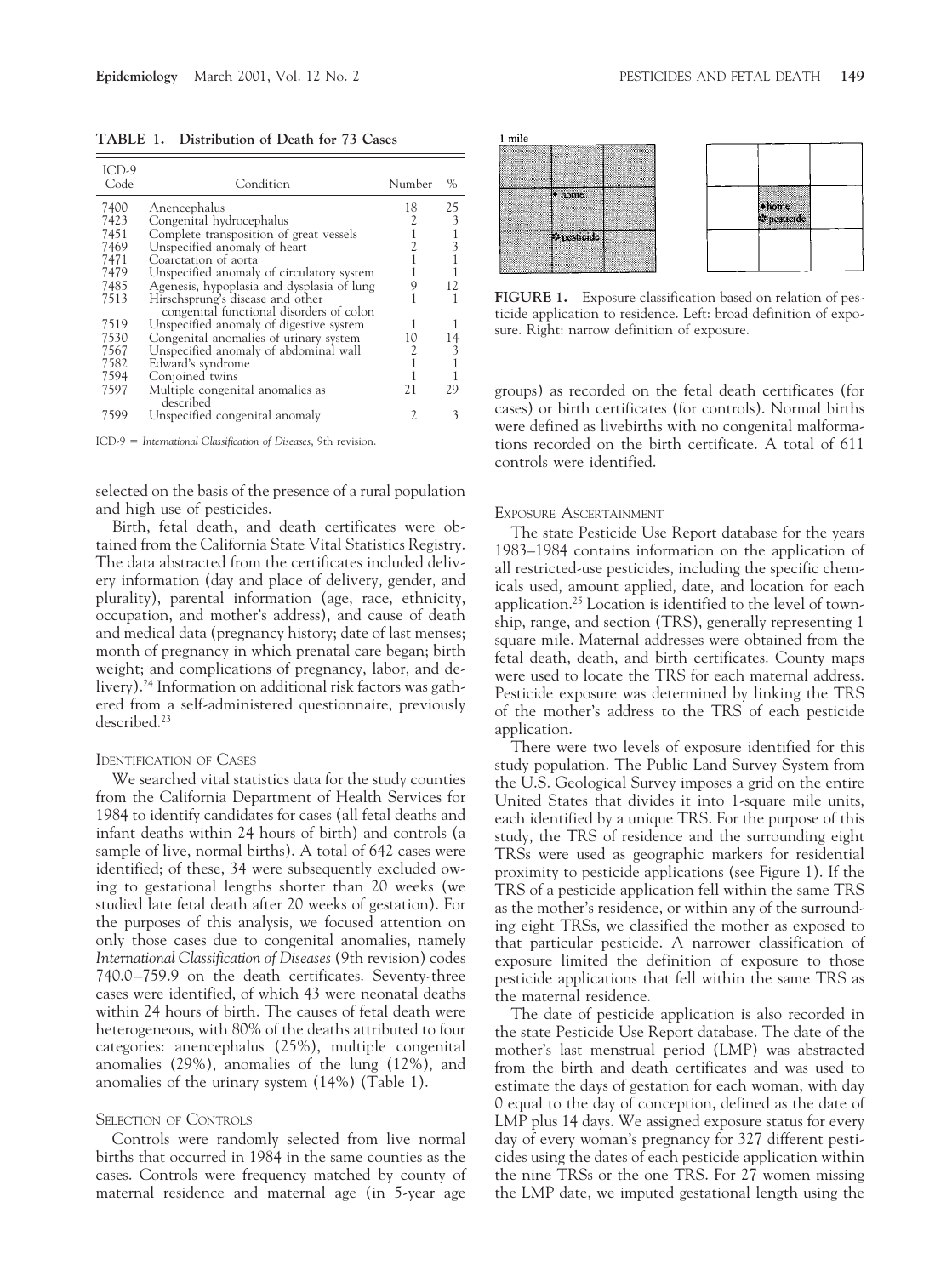hot-deck method<sup>26</sup> with the following sorting variables: case status, birth weight, race, and maternal age.

# EXPOSURE CLASSIFICATION

Because separate analyses of all individual pesticides would be unwieldy, pesticides were categorized into classes on the basis of their chemical structure and biological mechanisms. Five of these categories were chosen for this analysis on the basis of their high use and potential reproductive toxicity suggested by previous animal and epidemiologic studies. These categories were phosphates, carbamates, pyrethroids, halogenated hydrocarbons, and endocrine disruptors. The Hayes and Laws<sup>7</sup> *Handbook of Pesticide Toxicology* was used to identify organophosphates, carbamates, pyrethroids, and halogenated hydrocarbons. The classification of Colborn *et al*<sup>27</sup> was used to identify the pesticides included in the endocrine disruptor category. In addition, a recent article by Sonnenschein and Soto<sup>28</sup> found several pesticides to be estrogenic xenobiotics. Data on two of these estrogenic pesticides were available for analysis (endosulfan and methoxychlor). The individual pesticides within each of these five categories are listed in Table 2. Four definitions of exposure were used for this analysis (Table 3). Exposure definitions A through C examined the importance of gestational age of the fetus at the time of exposure, corresponding to weeks 1–20, 1–13, and 3–8. Exposure definition D evaluated the impact of increasing the restriction for determining nonexposure. This definition classified as nonexposed those without exposure to any of the five pesticide classes of pesticides examined for weeks 3–8.

# STATISTICAL ANALYSIS

We used stratified analyses to determine which covariates had potential to be confounders. We assessed the exposure prevalence among controls and the distribution of covariates by case-control status for each of the following: race (white, Hispanic/black, or other), gender of fetus/infant (male or female), trimester prenatal care began (first, second, or third), season of conception (December–February, March–May, June–August, or September–November), and prior fetal loss (yes or no). The distribution of demographic characteristics by case status is described in Table 4. No covariate was materially associated with both exposure and case status. For this reason, the final models included only two covariates: maternal age and county of residence (the matching variables).

We examined stratified odds ratios (ORs) to screen for potential effect modifiers. Inclusion criteria for potential effect modifiers required that stratum-specific ORs differ by 100% or more. On the basis of the results of these stratified analyses, we included no interaction term in the model.

We calculated adjusted ORs and 95% confidence intervals (CIs) using logistic regression for those exposed according to the nine-TRS definition, and again for those exposed in the one-TRS definition, separately for

each of the five pesticide classes. Separate analyses for ground and aerial modes of application were also completed for those exposed in the nine TRSs. These analyses were limited to those exposed to the specific pesticide class and mode of interest. For example, in the analysis for subjects exposed to pesticides via ground application, individuals exposed to aerial applications were excluded from the analysis. The unexposed group consisted of those not exposed to the specific pesticide class during the stated time period. The number of individuals exposed within their home TRS was not sufficient for statistical analysis by mode of application.

For those who returned questionnaires (40 cases and 357 controls, 55% of the total cohort), an analysis that adjusted for variables not available from the birth and death certificates was conducted.

# **Results**

BROAD GEOGRAPHIC DEFINITION OF EXPOSURE

For potential exposure within the nine nearest TRSs of maternal residence, the adjusted ORs (controlling for maternal age and county) and the distributions of exposure prevalence by case status are listed in Table 5. Analyses examining exposure at different time windows during gestation showed a slight, but consistent, trend; ORs increased as the definition of exposure narrowed toward the time of organogenesis (3rd–8th week of gestation). The ORs for exposure during organogenesis ranged from 1.4 (95% CI =  $0.8-2.4$ ) for phosphates, carbamates, and endocrine disruptors to 2.2 (95%  $CI =$ 1.3–3.9) for halogenated hydrocarbons. The ORs did not change much when individuals exposed between the 3rd and 8th weeks of gestation were compared with those not exposed to any of the five pesticide classes (exposure definition D) during the same time period. The ORs for this more restrictive definition of nonexposure ranged from a low of 1.4 (95% CI =  $0.8-2.5$ ) for phosphates to 2.3 (95%  $CI = 1.2-4.4$ ) for halogenated hydrocarbons.

# NARROW GEOGRAPHIC DEFINITION OF EXPOSURE

The adjusted ORs (Table 6) relating fetal death due to congenital anomalies with pesticide application in the same TRS as the residence increased as the time window of exposure decreased toward the period of organogenesis. The ORs for those exposed within the same TRS as the residence during the period of organogenesis ranged from 2.0 (95% CI =  $0.8-4.9$ ) for pyrethroids to 3.0 (95% CI =  $1.4-6.5$ ) for phosphates. Small numbers prevented the determination of adjusted ORs for those exposed to halogenated hydrocarbons. For the more restrictive definition of nonexposure (not exposed to any of the five classes during weeks 3–8), the ORs ranged from 2.1 (95% CI =  $0.8-5.5$ ) for carbamates to 2.9 (95% CI =  $1.3-6.6$ ) for phosphates.

# EXPOSURE BY MODE OF APPLICATION (GROUND *VS* AERIAL): BROAD DEFINITION OF EXPOSURE

Again, most of the ORs increased as timing of exposure decreased to the critical 3rd–8th-week time window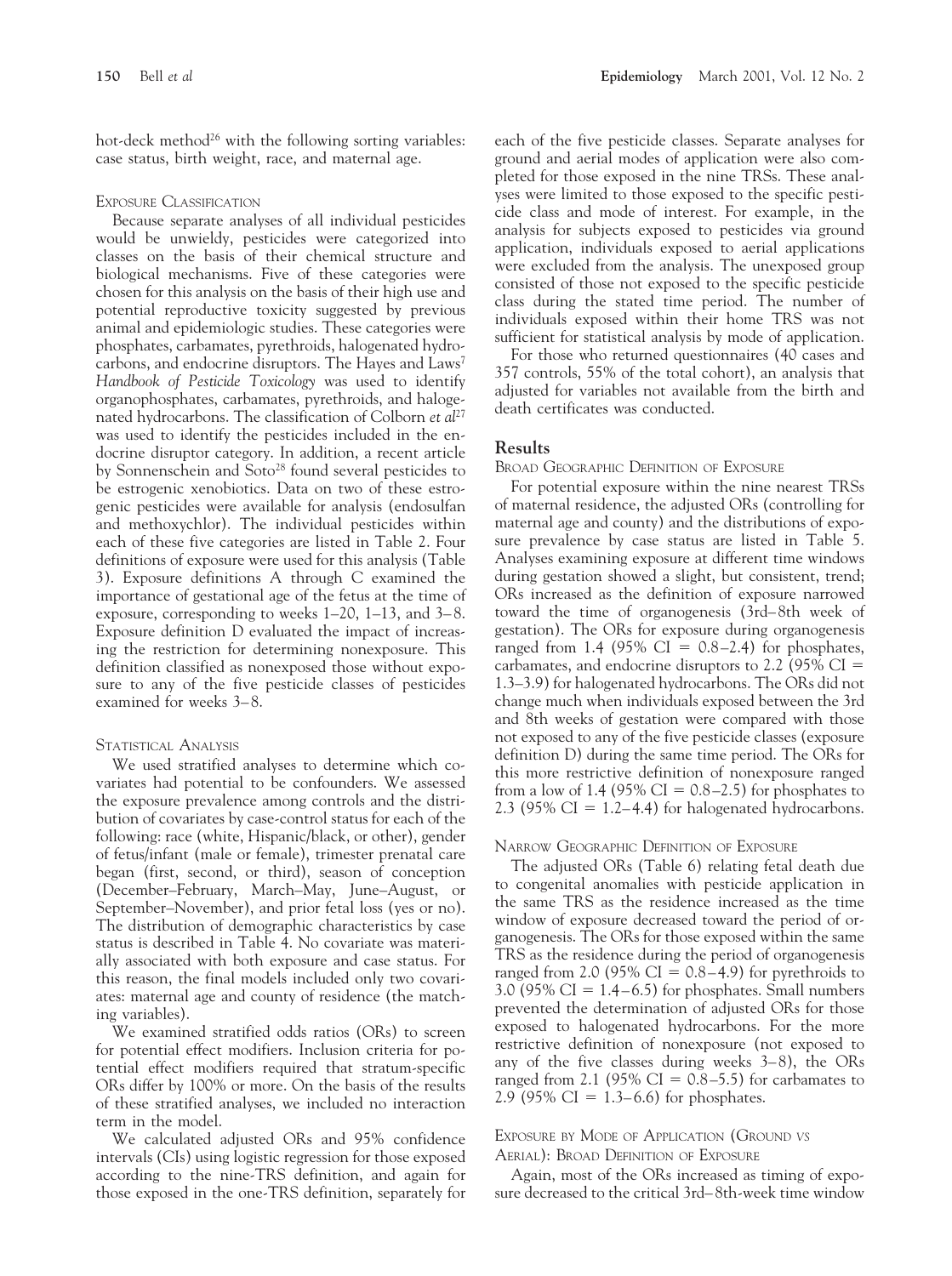| Carbamates/Thiocarbamates              | Aluminum phosphide                          | Temephos                     |
|----------------------------------------|---------------------------------------------|------------------------------|
| Aldicarb                               | Azinphos-methyl                             | Tetrapotassium pyrophosphate |
| Asulam, sodium salt                    | Bensulide                                   | Thidathion                   |
| Benomyl                                | Carbophenothion Chlorpyrifos                | Trichlorophon                |
| Carbaryl                               | Dichlorvos                                  | Trisodium phosphate          |
| Chlorpropham                           | Demeton                                     | Zinc phosphide               |
| Cycloate                               | Diammonium phosphate                        | Pyrethroids                  |
| Eptam                                  | Diazinon                                    | Auitrol 200-R                |
| Ferbam                                 | Dicrotophos                                 | Cypermethrin                 |
| Formetanate hydrochloride              | Dimethoate                                  | Difenzoquat                  |
| 3-Iodo-2-propynyl butyl carbamate      | Disulfoton                                  | Dodemorph                    |
| Mancozeb                               | Dyfonate                                    | Fenvalerate                  |
| Maneh                                  | Ethephon                                    | Flucthrinate                 |
| Mesurol                                | Ethion                                      | Mepiquat chloride            |
| Methomyl                               | Fenamiphos                                  | Morpholine                   |
| Oxamyl                                 | Fensulfothion                               | Norflurazon                  |
| Phenmediphan                           | Fenthion                                    | Paraquat dichloride          |
| S-Propyl                               | Glyphosphate                                | Permethrin                   |
| Butylethylthiocarbamate                | Malathion                                   | Piperonyl butoxide           |
| Thiobencarb                            | Merphos                                     | Technical                    |
| Thiram                                 | Merphos, other                              | Pyrazon                      |
| Vapam                                  | Methamidophos                               | Pyrazon, other related       |
| Zineb                                  | Methyl parathion                            | Pyrethrins                   |
| Ziram                                  | Mevinphos                                   | Strychnine                   |
| Halogenated Hydrocarbons               | Monocrotophos                               | <b>Endocrine Disruptors</b>  |
| 1,3-Dichloropropene                    | Naled                                       | Aldicarb                     |
| Carbon tetrachloride                   | Oxydemton-methyl                            | Amitrole                     |
| Chloropicrin                           | Parathion                                   | Benomyl                      |
| Dichloropropanes                       | Parathion, other                            | Carbaryl                     |
| Dicofol                                | Phofenofos                                  | Dicofol                      |
| Endosulfan                             | Phorate                                     | Endosulfan*                  |
| Ethylene dibromide                     | Phosmet                                     | Mancozeb                     |
| Ethylene dichloride                    | Phosolone                                   | Maneh                        |
| Methoxychlor                           | Phosphamidon                                | Methomyl                     |
| Methyl bromide                         | Phosphamidon, other related phosphateesters | Methoxychlor*                |
| Pentac-R                               | $S, S, S$ -Tributyl                         | Metiram-Complex              |
| Polybutene                             | Phosphorotrithioate                         | Metribuzin                   |
| Toxaphene                              | Sodium tripolyphosphate                     | Parathion                    |
| Phosphates/Thiophosphates/Phosphonates | Sulfotep                                    | Trifluralin                  |
| Acephate                               | Sulprophos                                  | Zineb                        |
|                                        |                                             | Ziram                        |

**TABLE 2. Pesticides and Assigned Classes**

\* Estrogenically active pesticides.

(data not shown). Analyses of pesticides applied during organogenesis solely by the ground application method in the nine-TRS area (Table 7) resulted in ORs ranging from 1.5 (95% CI =  $0.8-2.7$ ) for endocrine disruptors to 2.1 (95% CI =  $0.9-4.7$ ) for pyrethroids and halogenated hydrocarbons. The number of individuals exposed to pesticides applied solely by aerial methods, even within the nine-TRS area, was small, particularly for halogenated hydrocarbons. The general pattern of ORs was not different from that for ground application.

## MULTIPLE EXPOSURE CLASSES

Table 8 shows the number of controls and cases exposed to multiple pesticide classes in the nine-TRS area (all modes of application). Cases were more likely to have been exposed to three or more of the five pesticide classes, whereas controls were more likely to have not been exposed at all. The adjusted OR for those exposed to three or more pesticide classes was 2.6 (95%  $CI =$ 1.3–5.3), whereas those exposed to one or two pesticide classes showed no association, with an OR of 1.1 (95%  $CI = 0.6–2.1$ ). In addition, whereas the majority of cases due to anencephaly and lung anomalies were unexposed, cases with urinary system anomalies and mul-

tiple congenital anomalies were more likely to have been exposed to at least three different pesticide classes.

## QUESTIONNAIRE DATA

The results for those who returned questionnaires, after adjustment for maternal smoking, alcohol use, and occupational exposure to pesticides, showed that the association between maternal residential pesticide exposure and fetal death due to congenital anomalies was not confounded by these factors for this subset of subjects. Nevertheless, with the exception of exposure to phosphates, the ORs (adjusted for county and age) for those who returned questionnaires were higher than for those with no questionnaire data. To explore further the potential for selection bias, we examined the distribution of demographic characteristics by questionnaire-return status. Those who returned questionnaires were more likely to be white, to be older, and to have sought prenatal care during the first trimester (data not shown).

## **Discussion**

In ten agricultural counties of California, proximity to commercial pesticide applications was associated with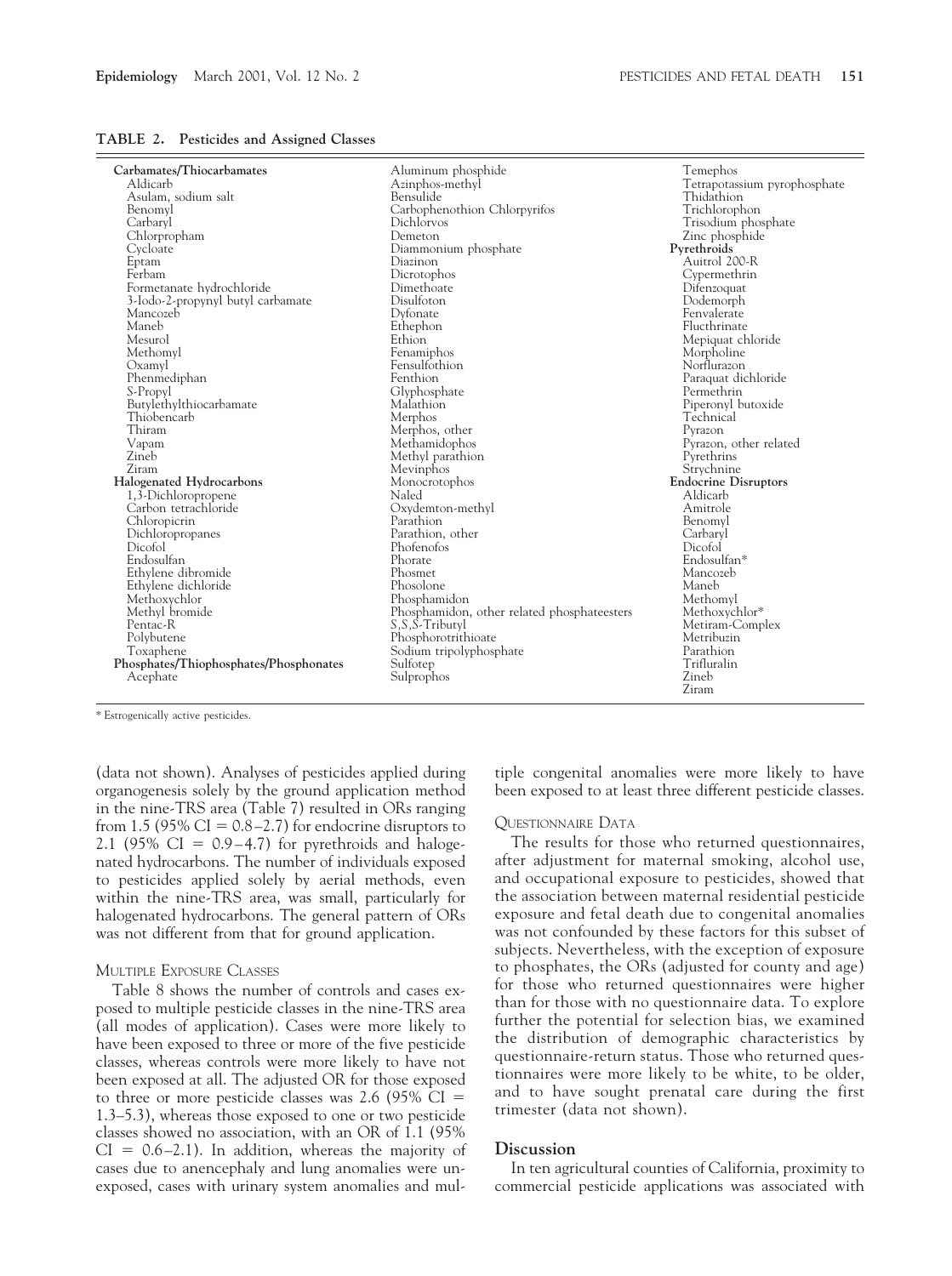| Definition | Exposure Period*                                         | Nonexposure Period†                                         | Restrictiveness‡                             |
|------------|----------------------------------------------------------|-------------------------------------------------------------|----------------------------------------------|
|            | <20 weeks gestation<br>First trimester<br>$(1-13$ weeks) | $<$ 20 weeks gestation Least restrictive<br>weeks)          | First trimester (1–13 Moderately restrictive |
|            | 3–8 weeks gestation<br>3-8 weeks gestation               | 3–8 weeks gestation Most restrictive<br>3-8 weeks gestation |                                              |

**TABLE 3. Definitions of Exposure, Nonexposure, and Restrictiveness of Definition**

 $*$  Exposure  $=$  exposure to specified pesticide class for all definitions.

† Definitions A–C: Nonexposure 5 not exposed to specific pesticide class. Definition D: Nonexposure 5 not exposed to any of the five pesticide classes.

‡ With respect to exposure.

an elevated risk of fetal death due to congenital anomalies. Furthermore, a consistent pattern was found with respect to timing of exposure; the largest risks for fetal death due to congenital anomalies were from pesticide exposure during the 3rd–8th weeks of pregnancy. This pattern held for all five pesticide classifications, with ORs ranging from 1.4 to 2.2 for those exposed within a 9-square mile area of their residence (Table 5). Narrowing the area of potential exposure to the same TRS as the mother's residence produced a stronger association between pesticide exposure and fetal death due to con-

genital anomalies as compared with the associations observed for the nine-TRS exposure definition (Table 6). In addition, for both the nine- and one-TRS analyses, the ORs did not change when the definition of nonexposure was restricted to those not exposed to any of the five pesticide classes during the 3rd–8th weeks of pregnancy. Restricting the definition of nonexposure did decrease precision owing to the fact that fewer people were included in the analysis, given that those removed from the nonexposure group were excluded entirely.

Although epidemiologic studies of pesticides have not looked at exposure during the 3rd–8th weeks of pregnancy in relation to birth defects or fetal death due to congenital anomalies, several have examined these outcomes in relation to exposure by trimester. Elevated ORs for birth defects in livebirths in those with occupational exposure to pesticides during the first trimester of pregnancy were observed by Garcia *et al*, <sup>17</sup> Nurminen *et al*, 29and Zhang *et al*<sup>21</sup> with ORs of 1.8 (95% CI = 0.3–10.5), 1.4 (95% CI  $= 0.9 - 2.0$ , and 3.2 (95% CI = 1.1– 9.0), respectively. Increased ORs for congenital anomalies were also observed for women reporting household use of pesticides and living within 0.25 miles of an agricultural crop at any time during the month before conception and the first trimester of pregnancy.13

Pastore *et al*<sup>11</sup> evaluated self-reported occupational and home pesticide exposure for the cases and controls in the present study with completed questionnaires. Occupational pesticide exposure during the first 2 months of pregnancy was associated with stillbirths due to congenital abnormalities ( $OR = 2.4$ , 95% CI  $= 1.0 - 5.9$ ) and during the first two

trimesters for all causes of fetal death ( $OR = 1.3-1.4$ , 95% CI =  $1.0-1.7$ ). Home pesticide exposure was positively associated with fetal death due to congenital anomalies (OR = 1.7, 95% CI = 1.0–2.9). Neither occupational nor home pesticide use, however, explained the association we observed with agricultural pesticide applications.

Pesticides were applied using ground and aerial modes of application. Ground application can include injection of the pesticides directly into the soil, as well as spraying of the pesticide onto the fields from tractor-drawn rigs.

**TABLE 4. Distribution (%) of Maternal Characteristics by Case Status**  $(Total N = 684)$ 

|                        | Cases<br>$(N = 73)$ |                | Controls<br>$(N = 611)$ |                   |           |             |
|------------------------|---------------------|----------------|-------------------------|-------------------|-----------|-------------|
|                        | No.                 | $\%$           | N <sub>0</sub>          | $\%$              | <b>OR</b> | 95% CI      |
| Counties               |                     |                |                         |                   |           |             |
| Fresno                 | 16                  | 22             | 102                     | 17                | $NR*$     |             |
| Kern                   | $\mathfrak{Z}$      | $\overline{4}$ | 97                      | 16                |           |             |
| Kings, Madera,         | 6                   | 8              | 65                      | 11                |           |             |
| Merced                 |                     |                |                         |                   |           |             |
| Monterey               | 8                   | 11             | 58                      | 9                 |           |             |
| Riverside              | 19                  | 26             | 135                     | 22                |           |             |
| San Joaquin            | 8                   | 11             | 55                      | 9                 |           |             |
| Stanislaus<br>Tulare   | $\overline{7}$<br>6 | 10<br>8        | 53                      | 9<br>$\mathbf{8}$ |           |             |
| Maternal race          |                     |                | 46                      |                   |           |             |
| White†                 | 31                  | 42             | 320                     | 52                | 1.0       |             |
|                        | 33                  | 45             | 203                     | 34                | 1.7       | $1.0 - 2.9$ |
| Hispanic<br>Other      | 9                   | 12             | 88                      | 14                | 1.1       | $0.5 - 2.3$ |
| Maternal age           |                     |                |                         |                   |           |             |
| $18 - 24$              | 34                  | 47             | 272                     | 45                | $NR*$     |             |
| $25 - 29$              | 21                  | 29             | 172                     | 28                |           |             |
| $30 - 34$              | 12                  | 17             | 110                     | 18                |           |             |
| >35                    | 5                   | 7              | 57                      | 9                 |           |             |
| Missing                | $\mathbf{1}$        | <1             |                         |                   |           |             |
| Gender of fetus/infant |                     |                |                         |                   |           |             |
| Female <sup>†</sup>    | 40                  | 55             | 300                     | 49                | 1.0       |             |
| Male                   | 33                  | 45             | 311                     | 51                | 0.8       | $0.5 - 1.8$ |
| Prenatal care months   |                     |                |                         |                   |           |             |
| $1 - 3 +$              | 40                  | 55             | 452                     | 74                | 1.0       |             |
| $4 - 6$                | 16                  | 22             | 123                     | 20                | 1.5       | $0.8 - 2.7$ |
| $7-9$ , none           | 7                   | 10             | 28                      | 5                 | 2.5       | $1.0 - 6.0$ |
| Missing                | 10                  | 14             | 8                       | 1                 |           |             |
| Season of conception   |                     |                |                         |                   |           |             |
| December-February†     | 26                  | 36             | 158                     | 26                | 1.0       |             |
| March-May              | 15                  | 21             | 151                     | 25                | 0.6       | $0.3 - 1.3$ |
| June-August            | 16                  | 22             | 146                     | 24                | 0.7       | $0.3 - 1.3$ |
| September-November     | 16                  | 22             | 156                     | 26                | 0.6       | $0.3 - 1.3$ |
| Prior fetal loss       |                     |                |                         |                   |           |             |
| Not                    | 58                  | 79             | 503                     | 82                | 1.0       |             |
| Yes                    | 15                  | 21             | 108                     | 18                | 1.2       | $0.6 - 1.7$ |

 $*$  NR = not reported, matching factor.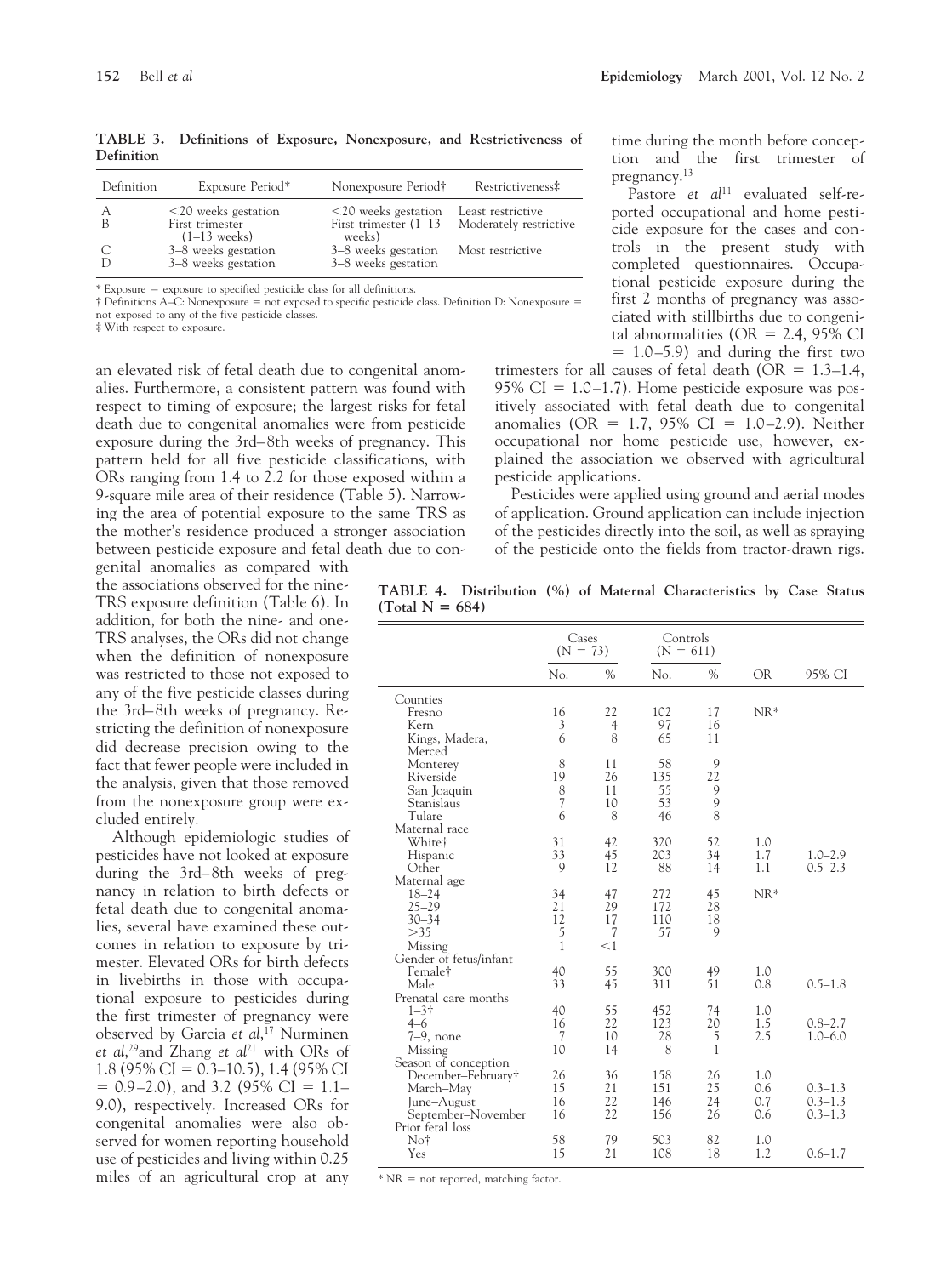| $\overline{\circ}$<br>$0.8 - 3.8$<br>$\frac{\alpha}{2}$<br>95%<br>Adjusted<br>OR<br>1.7                                                                                                                                                                                                                                                                                                                                                                                                                                                                                                                                                                                                         |  |             | $\widetilde{\Xi}$ | $\widetilde{\Xi}$ |                             | $\overline{C}$<br>95%                | $0.5 - 2.3$                                  | $0.8 - 3.5$                                                                                    | $0.9 - 4.8$          | $0.9 - 5.3$       |
|-------------------------------------------------------------------------------------------------------------------------------------------------------------------------------------------------------------------------------------------------------------------------------------------------------------------------------------------------------------------------------------------------------------------------------------------------------------------------------------------------------------------------------------------------------------------------------------------------------------------------------------------------------------------------------------------------|--|-------------|-------------------|-------------------|-----------------------------|--------------------------------------|----------------------------------------------|------------------------------------------------------------------------------------------------|----------------------|-------------------|
| 64<br>68<br>69<br>25<br>4<br>4                                                                                                                                                                                                                                                                                                                                                                                                                                                                                                                                                                                                                                                                  |  |             |                   |                   | <b>Endocrine Disruptors</b> | Adjusted<br>QR                       | $\Box$                                       | 1.6                                                                                            | 2.1                  | 2.3               |
| Control Case<br>571<br>585<br>565<br>46<br>329                                                                                                                                                                                                                                                                                                                                                                                                                                                                                                                                                                                                                                                  |  |             |                   |                   |                             | Case                                 | $\frac{2}{1}$                                | $\frac{30}{2}$                                                                                 | $6\degree$           | $\frac{8}{2}$     |
| 95% CI<br>$0.7 - 1.9$<br>$0.7 - 1.8$<br>$0.8 - 2.4$<br>$0.9 - 2.7$                                                                                                                                                                                                                                                                                                                                                                                                                                                                                                                                                                                                                              |  |             |                   |                   |                             | Control                              | 527<br>84                                    | 557<br>54                                                                                      | 576                  | 535               |
|                                                                                                                                                                                                                                                                                                                                                                                                                                                                                                                                                                                                                                                                                                 |  |             |                   |                   |                             | 95% CI                               | $0.8 - 5.2$                                  | $0.8 - 5.7$                                                                                    | $0.9 - 6.4$          | $0.9 - 6.4$       |
| Adjusted<br>OR<br>1.4<br>$\ddot{1}$<br>1.4<br>$\Box$                                                                                                                                                                                                                                                                                                                                                                                                                                                                                                                                                                                                                                            |  |             |                   |                   |                             |                                      |                                              |                                                                                                |                      |                   |
| Control Case<br>$45$<br>28<br>33<br>423<br>33                                                                                                                                                                                                                                                                                                                                                                                                                                                                                                                                                                                                                                                   |  |             |                   |                   | Carbamates                  | Adjusted<br>OR                       | 2.0                                          | 2.1                                                                                            | 2.3                  | 2.3               |
| 350<br>329<br>307<br>427<br>184<br>261                                                                                                                                                                                                                                                                                                                                                                                                                                                                                                                                                                                                                                                          |  |             |                   |                   |                             | Case                                 | 67                                           | $\circ$<br>63                                                                                  | $\circ$<br>51        | $\frac{30}{2}$    |
| (the first 20 weeks of gestation), exposure B [the first 13 weeks of gestation (first trimester)], exposure C (the 3rd–8th-week period of gestation), or exposure<br>$0.6 - 1.6$<br>95% CI<br>$0.8 - 2.4$<br>$0.9 - 3.2$<br>$0.6 - 1.7$                                                                                                                                                                                                                                                                                                                                                                                                                                                         |  |             |                   |                   |                             | Control                              | 545<br>66                                    | 570                                                                                            | 585                  | 535               |
| Adjusted<br>OR<br>$\overline{1.0}$<br>$\overline{1.0}$<br>1.4<br>$\overline{11}$                                                                                                                                                                                                                                                                                                                                                                                                                                                                                                                                                                                                                |  |             |                   |                   |                             | 95% CI                               | $0.8 - 3.6$                                  | $0.75 - 5.1$                                                                                   | ž                    | $\widetilde{\Xi}$ |
| Case<br>35<br>$rac{46}{27}$<br>$\frac{51}{22}$<br>33                                                                                                                                                                                                                                                                                                                                                                                                                                                                                                                                                                                                                                            |  |             |                   |                   |                             |                                      |                                              |                                                                                                |                      |                   |
| Control<br>331<br>392<br>329<br>467                                                                                                                                                                                                                                                                                                                                                                                                                                                                                                                                                                                                                                                             |  |             |                   |                   |                             | Adjusted<br>ÕR                       | 1.7                                          | 2.0                                                                                            |                      |                   |
| $\overline{\circ}$<br>$0.9 - 2.9$<br>$1.3 - 3.9$<br>$1.2 - 4.4$<br>$1.6 - 3.5$<br>95%                                                                                                                                                                                                                                                                                                                                                                                                                                                                                                                                                                                                           |  |             |                   |                   | Halogenated Hydrocarbons    | Case                                 | 20                                           | $67$ $\sigma$                                                                                  | ζ<br>Σ               | 58 <sub>2</sub>   |
| $\begin{array}{c}\n\text{Adjusted} \\ \text{OR}\n\end{array}$<br>2.0<br>2.3<br>$\overline{1.7}$<br>2.2                                                                                                                                                                                                                                                                                                                                                                                                                                                                                                                                                                                          |  |             |                   |                   |                             | Control                              | 567<br>44                                    | 588                                                                                            | 599<br>12            | 535               |
| Case<br>37<br>423<br>$33 +$<br>$^{49}$<br>24                                                                                                                                                                                                                                                                                                                                                                                                                                                                                                                                                                                                                                                    |  |             |                   |                   |                             | 95% CI                               | $0.7 - 2.7$                                  | $0.7 - 3.3$                                                                                    | $0.8 - 4.9$          | $0.9 - 5.3$       |
| Control<br>329<br>378<br>417<br>194<br>497<br>114                                                                                                                                                                                                                                                                                                                                                                                                                                                                                                                                                                                                                                               |  |             |                   |                   |                             |                                      |                                              |                                                                                                |                      |                   |
| Adjusted* Odds Ratios for Potential Exposure within the Same TRS* for Four Exposure Definitions<br>95% CI<br>$0.5 - 1.5$<br>$0.6 - 1.9$<br>$1.0 - 3.6$<br>$1.1 - 3.2$                                                                                                                                                                                                                                                                                                                                                                                                                                                                                                                           |  | Pyrethroids | Adjusted<br>OR    | 1.4               | 1.5                         | 2.0                                  | 2.2                                          |                                                                                                |                      |                   |
| $\begin{array}{c}\n\text{Adjusted} \\ \text{OR}\n\end{array}$<br>0.8<br>1.9<br>1.9<br>$\Xi$                                                                                                                                                                                                                                                                                                                                                                                                                                                                                                                                                                                                     |  |             |                   |                   |                             | Case                                 | $\frac{61}{2}$                               | $\mathcal{R}$                                                                                  | $\infty$             | 58 L              |
| $47$<br>26<br>33 <sub>0</sub><br>$rac{46}{27}$<br>47                                                                                                                                                                                                                                                                                                                                                                                                                                                                                                                                                                                                                                            |  |             |                   |                   |                             | Control                              | 538                                          | 563                                                                                            | 584                  | 535               |
| Control Case<br>329<br>343<br>390<br>$^{471}_{140}$                                                                                                                                                                                                                                                                                                                                                                                                                                                                                                                                                                                                                                             |  |             |                   |                   |                             | 95% CI                               | $-0.40$                                      | $1.1 - 4.7$                                                                                    | $1.4 - 6.5$          | $1.3 - 6.4$       |
| 95% CI<br>$0.8 - 2.5$<br>$0.6 - 1.7$<br>$0.8 - 2.4$<br>$0.7 - 2.1$                                                                                                                                                                                                                                                                                                                                                                                                                                                                                                                                                                                                                              |  |             |                   |                   |                             |                                      |                                              |                                                                                                |                      |                   |
|                                                                                                                                                                                                                                                                                                                                                                                                                                                                                                                                                                                                                                                                                                 |  |             |                   |                   | Phosphates                  | Adjusted<br>OR                       | 2.0                                          | 2.3                                                                                            | 3.O                  | 2.9               |
| Adjusted<br>OR<br>$\overline{1.0}$<br>1.4<br>1.4<br>1.2                                                                                                                                                                                                                                                                                                                                                                                                                                                                                                                                                                                                                                         |  |             |                   |                   |                             | Case                                 | $\frac{59}{14}$                              | 61                                                                                             | 62                   | $\frac{8}{1}$     |
| 37<br>34<br>$\frac{33}{51}$<br>47                                                                                                                                                                                                                                                                                                                                                                                                                                                                                                                                                                                                                                                               |  |             |                   |                   |                             | Control                              | 546<br>65                                    | 561                                                                                            | 574<br>37            | 535               |
| D (exposed to specified class between 3 and 8 weeks of gestation 18 not exposed to any of the five classes during the 3rd-8th-week period of gestation).<br>* NR = not reported because there were fewer than five exposed cases. All models adjusted for maternal age and county.<br>† Exposed to specified class vs not exposed to same class during exposure A<br>Definitions† Control Case<br>320<br>358<br>$\frac{408}{203}$<br>329<br>Exposure<br>$\stackrel{\circ}{\mathcal{Z}}$<br>$\mathbf{Y}\mathbf{es}$<br>$\stackrel{\circ}{\mathcal{Z}}$<br>$\mathbf{Yes}$<br>Yes<br>$\frac{1}{2}$<br>Yes<br>$\stackrel{\circ}{\mathcal{Z}}$<br>$\Box$<br>$\circlearrowright$<br>$\mathbf{r}$<br>≺ |  |             |                   |                   |                             | Definitions <sup>†</sup><br>Exposure | $\mathcal{L}^{\circ}$<br>Yes<br>$\mathbf{r}$ | $\overset{\circ}{\mathbf{X}}\overset{\circ}{\mathbf{e}}\overset{\circ}{\mathbf{s}}$<br>$\circ$ | $\frac{1}{2}$<br>Yes | 2gs               |

 $TRS =$  location identified at the level of township, range, and section. NR, not reported because there were fewer than five exposed cases. \* All models adjusted for maternal age and county.

TRS = location identified at the level of township, range, and section. NR, not reported because there were fewer than five exposed cases.<br>\* All models adjusted for maternal age and county.<br>† Exposed to specified class to † Exposed to specified class vs not exposed to same class during exposure A (the first 20 weeks of gestation) (first affect first affect first are intestion), exposure B [the first 13 weeks of gestation), exposure C (the 3 D (exposure to specified class between 3 and 8 weeks of gestation *vs* not exposed to any of the five classes during the 3rd–8th-week period of gestation).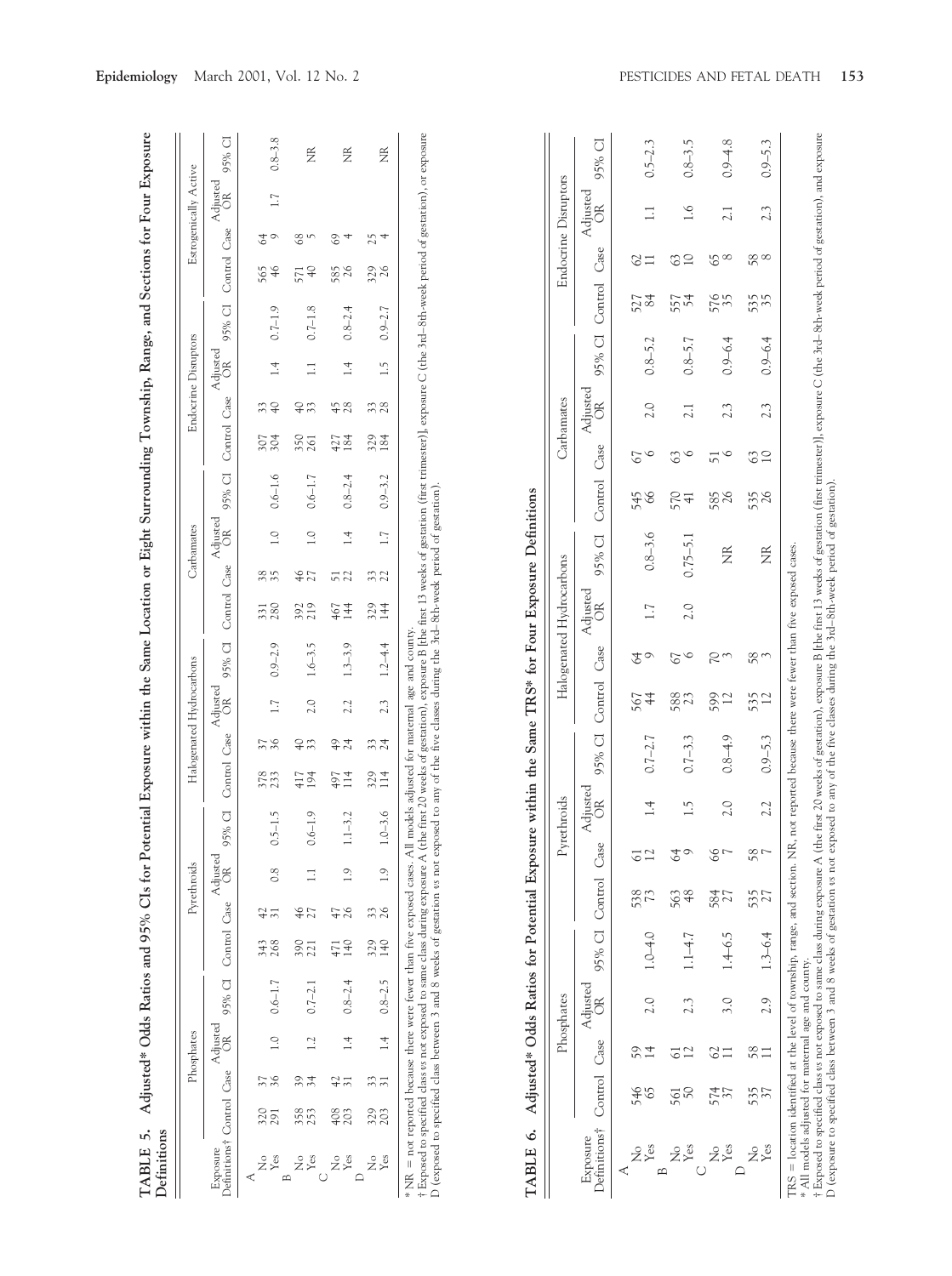| the 3rd and 8th Weeks of Pregnancy by Mode of Application                                                                                                                                                                                                                                                                                                                 |                   |    |            |                                                                                                             |             |                 |               |           |    |                          |             |              |          |               |             |             |    |                             |             |
|---------------------------------------------------------------------------------------------------------------------------------------------------------------------------------------------------------------------------------------------------------------------------------------------------------------------------------------------------------------------------|-------------------|----|------------|-------------------------------------------------------------------------------------------------------------|-------------|-----------------|---------------|-----------|----|--------------------------|-------------|--------------|----------|---------------|-------------|-------------|----|-----------------------------|-------------|
|                                                                                                                                                                                                                                                                                                                                                                           |                   |    | Phosphates |                                                                                                             |             | Pyrethroids     |               |           |    | Halogenated Hydrocarbons |             |              |          | Carbamates    |             |             |    | <b>Endocrine Disruptors</b> |             |
| Definition <sup>†</sup><br>Exposure                                                                                                                                                                                                                                                                                                                                       |                   |    | Adjusted   | Control Case OR 95% Cl Control Case OR 95% Cl Control Case OR 95% Cl Control Case OR S9% Cl Control Case OR |             | Adjusted        |               |           |    | Adjusted                 |             |              |          | Adjusted      |             |             |    | Adjusted                    | 95% CI      |
| Ground application<br>Exposure D<br>No                                                                                                                                                                                                                                                                                                                                    |                   |    |            |                                                                                                             |             |                 |               |           |    |                          |             |              |          |               |             |             |    |                             |             |
|                                                                                                                                                                                                                                                                                                                                                                           | 380<br>128        | 26 |            | 1.5 0.8-2.8 115                                                                                             | 26          |                 | $0.9 - 4.7$   | 380       | 26 |                          |             | 3804         | 18<br>26 |               | $0.8 - 3.0$ | 380         | 24 | 1.5                         |             |
| Aerial application<br><b>Yes</b>                                                                                                                                                                                                                                                                                                                                          |                   |    |            |                                                                                                             |             | $\overline{21}$ |               |           |    | $\overline{2.1}$         | $0.9 - 4.1$ |              |          | $\frac{6}{1}$ |             |             |    |                             | $0.8 - 2.7$ |
| Exposure D<br>ż                                                                                                                                                                                                                                                                                                                                                           | 462<br>105<br>105 |    |            |                                                                                                             | $rac{1}{4}$ |                 |               | 465<br>12 |    |                          |             | $rac{2}{84}$ | 42       |               |             | $rac{2}{9}$ | 92 |                             |             |
|                                                                                                                                                                                                                                                                                                                                                                           |                   |    |            | 1.4 $0.7-2.8$ 53                                                                                            |             |                 | $2.4$ 0.7-8.5 |           |    |                          | ž           |              |          | 1.6           | $0.8 - 3.4$ |             |    | 1.4                         | $0.7 - 3.0$ |
| t Exposed to specified class between 3rd and 8th weeks of gestation compared with not exposed to any of the five classes between the 3rd and 8th weeks of gestation.<br>TRS = location identified at the level of township, range, and section. NR = not reported because there were fewer than five exposed cases.<br>* All models adjusted for maternal age and county. |                   |    |            |                                                                                                             |             |                 |               |           |    |                          |             |              |          |               |             |             |    |                             |             |

Aerial application is the spraying of pesticides from airplanes as they fly over the crops. Although both methods may result in pesticide drift, potentially exposing nearby residents, we wanted to determine whether mode of application influenced the association between pesticide exposure and fetal death due to congenital anomalies. In this analysis, the association did not differ greatly between the two modes of applications. We lacked data on meteorology or other factors, however, that might have influenced the extent of drift, and addresses were not geocoded to exact locations within the TRS.

A major strength of this study is the fact that exposure assessment was not based on recall. Exposure was determined from state-maintained computer databases covering all commercial applications of a large number of pesticides. Hence, its ascertainment was independent of birth outcome, which is a distinct advantage over most case-control studies of birth outcomes and environmental exposures. Exposure assessment is also improved in that exposure information was collected for each day of pregnancy. The daily exposure measurements provided the opportunity to evaluate the association with fetal death by examining pesticide application during the critical biological period of relevance, organogenesis. The availability of data on the mode of pesticide application and the proximity of the pesticide application to the maternal residence allowed us to refine further the exposure definition.

Despite these strengths, several limitations pertaining to exposure assessment are still present. A surrogate of exposure, the TRS of pesticide applications in relation to maternal address at time of delivery or fetal death, was used as the determining factor for exposure classification. The smallest unit of the TRS system is 1 square mile. Hence, the exact distance of the pesticide application from the home (for example, a few feet or  $>1$ mile) could not be determined. In addition, exposure assessment data such as daily activity patterns, home monitoring, and biological samples were not available. Our exposure classification method did not guarantee that a mother was, in fact, exposed, because wind and weather conditions, hour of application, and the location of the mother at the time of the application are all factors that would determine actual exposure. Mothers who worked away from the home (and were not exposed to pesticides at work) would potentially have fewer hours in the day to be exposed compared with mothers at home. In addition, because maternal residence at the time of delivery was used as the marker for determination of exposure, misclassification of exposure could result for those mothers who moved during pregnancy. Residential history was available for those mothers who returned questionnaires. For those who moved, the TRS for the address reported by the mother on the questionnaire was used to determine exposure. Residential history was not available for mothers who did not return questionnaires, and therefore it is possible that some misclassification of exposure may have occurred for those women.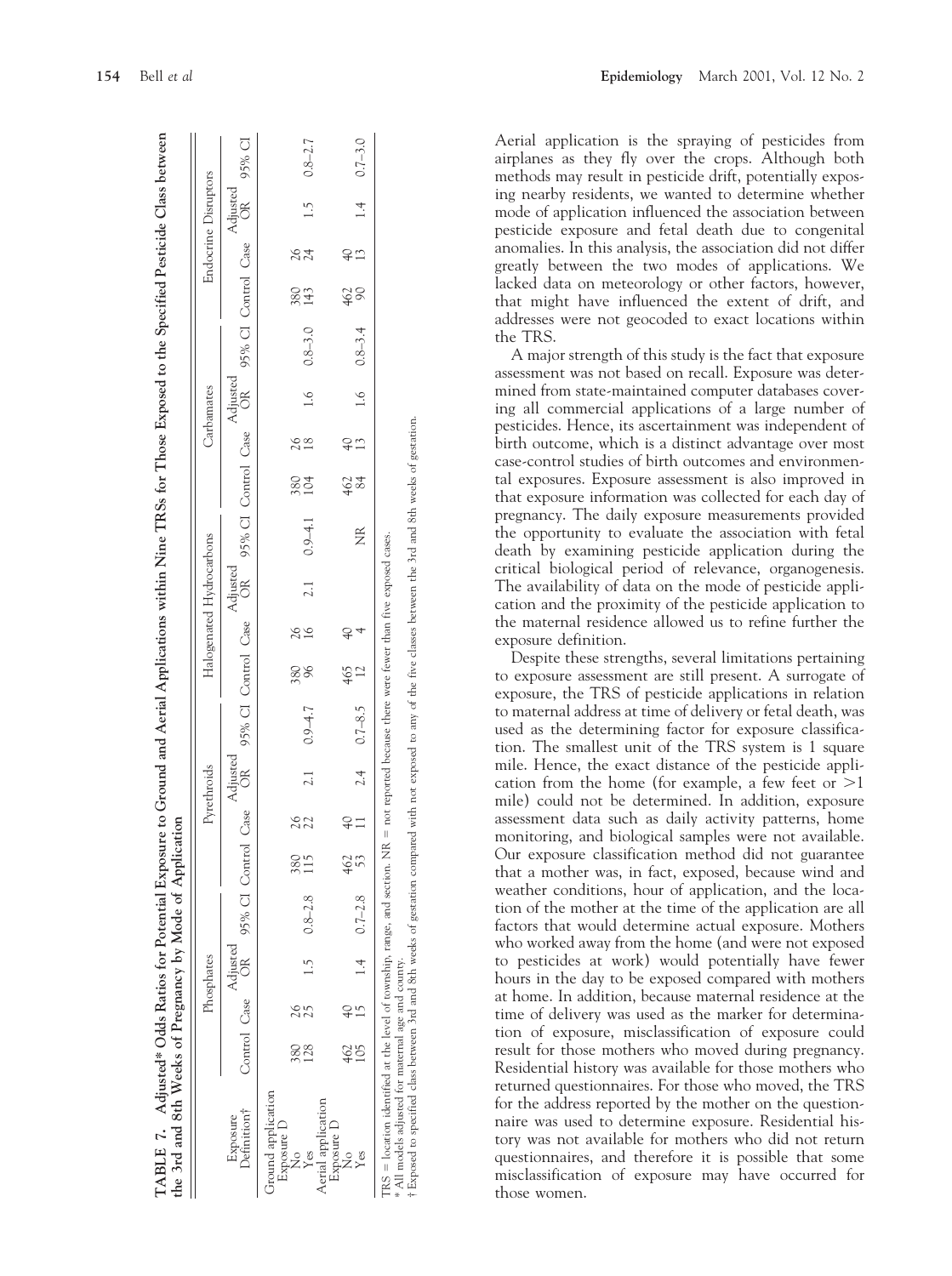|                                               |                   |          |                |          |             |          |                   |                | Specific Case Groups           |                |                                     |                |
|-----------------------------------------------|-------------------|----------|----------------|----------|-------------|----------|-------------------|----------------|--------------------------------|----------------|-------------------------------------|----------------|
|                                               | Controls          |          | All Cases      |          | Anencephaly |          | Lung<br>Anomalies |                | Urinary<br>System<br>Anomalies |                | Multiple<br>Congenital<br>Anomalies |                |
| <b>Exposure Status</b>                        | No.               | $\%$     | No.            | $\%$     | No.         | $\%$     | No.               | $\%$           | No.                            | $\%$           | No.                                 | $\%$           |
| Not exposed<br>$1-2$ classes<br>$3-5$ classes | 329<br>125<br>157 | 54<br>26 | 33<br>12<br>28 | 45<br>38 | 12<br>6     | 67<br>28 |                   | 56<br>22<br>22 |                                | 20<br>30<br>50 | O<br>10                             | 29<br>24<br>48 |

**TABLE 8. Number and Percentages of All Cases and Controls by Number of Different Pesticide Classes of Potential Exposure**

Exposure to a given pesticide class was defined as residential proximity to pesticide applications equal to or greater than the median number of pounds applied during the 3rd–8th weeks of gestation for this study population.

In addition, only five of the many pesticide classes that were applied in the ten counties in 1984 were examined. Although these five classes have shown fetotoxic effects in animal studies, it is possible that other pesticide classes that were not evaluated may have an association with fetal death due to congenital anomalies. Given the likelihood that women were exposed to multiple pesticide classes, other pesticides could have confounded these results.

A further issue is the possibility that, although all applications of restricted pesticides are required to be reported to the state database in California, some applications or dates or areas of application may have been recorded inaccurately. In addition, it is possible that some pesticides that were not declared restricted in 1983–1984 could potentially cause adverse health effects on the fetus; these pesticides were not captured in the state pesticide database for those years. Nevertheless, given that many pesticides must go through an extensive battery of toxicologic tests before approval for use, the number of potentially harmful pesticides not on the 1983–1984 list is expected to be small.

An additional limitation is the potential for biased results due to the inability to adjust for occupational pesticide exposure, maternal alcohol consumption, and maternal smoking in the analysis of all subjects. These factors were determined not to be confounders in the subset who returned questionnaires. Different ORs were observed, however, for those with and without questionnaire data. For example, for those exposed to halogenated hydrocarbons during the period of organogenesis, the OR among those without questionnaire data was 1.8 compared with 2.8 for those who returned questionnaires. Because those with and without questionnaire data differed on race, age, and trimester in which prenatal care began, it is also possible that they would differ on factors such as smoking status, alcohol consumption, and occupational pesticide exposure. If these factors are functioning as confounders among the group without questionnaire data, and the confounding is strong enough to impact the risk estimate for the entire cohort, then our inability to adjust for these factors may have led to the observation of slightly biased ORs.

It is important to note that this study was designed to examine fetal death and not congenital anomalies. Because the congenital anomalies examined in this analysis are a unique group, that is, they were fatal, the results may not be generalizable to congenital anomalies among all births, particularly among those infants who survive. Nevertheless, our case group did include neonatal deaths in the first 24 hours, which constituted 59% of these cases. As previously discussed, studies that have examined congenital anomalies among livebirths have also found increased associations with pesticide exposures.

Given that most teratogens are associated with specific anomalies or syndromes, it seems unlikely that pesticides could be related to all congenital anomalies. In our data, the pattern suggested a higher percentage of fetuses with urinary and multiple congenital anomalies exposed to multiple pesticides as compared with those with other anomalies; however, numbers were far too small to make firm conclusions.

Overall, the results of this study show an increased association between fetal death due to congenital anomalies and several classes of pesticides when exposure occurs during the 3rd–8th weeks of pregnancy. The risk was highest for those individuals living within the same square mile as the pesticide application. The plausibility that these associations are causal is enhanced by our use of objective measures of exposure and by the increasing magnitude in the ORs when exposure was limited to relevant biological time periods. Because of the strong correlation among pesticide classes, we were unable to identify which specific pesticide classes are the most likely lethal teratogens.

# **References**

- 1. United States Department of Health and Human Services, U.S. Public Health Service, Centers for Disease Control. Vital Statistics of the United States. vol. I. Natality. Bethesda: U.S. Public Health Service; 1992.
- 2. U.S. Department of Health and Human Services, U.S. Public Health Service, Centers for Disease Control and Prevention. Vital Statistics of the United States. vol. II. Mortality. Bethesda: U.S. Public Health Service; 1992.

We thank Andrew Olshan, David Savitz, and Ernest Hodgson for their comments on the manuscript and Lawrence Park for his computer programming assistance. We also thank Steven Samuels, James Singleton, and Susan Lutzenhiser for their contributions to study design, data collection, and database development.